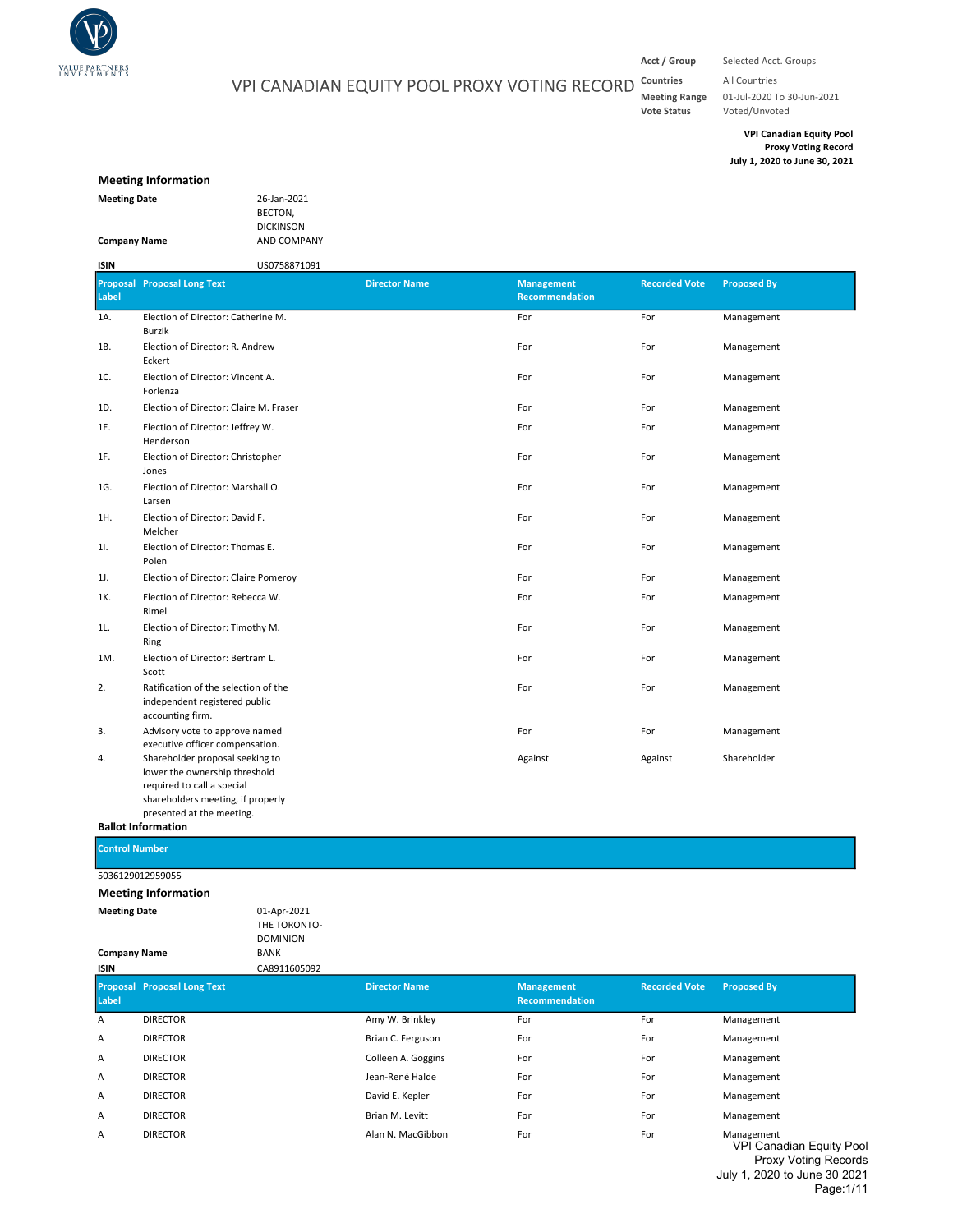| Α            | <b>DIRECTOR</b>                                                                                                                                                                                                | Karen E. Maidment | For     | For     | Management  |
|--------------|----------------------------------------------------------------------------------------------------------------------------------------------------------------------------------------------------------------|-------------------|---------|---------|-------------|
| Α            | <b>DIRECTOR</b>                                                                                                                                                                                                | Bharat B. Masrani | For     | For     | Management  |
| $\mathsf{A}$ | <b>DIRECTOR</b>                                                                                                                                                                                                | Irene R. Miller   | For     | For     | Management  |
| A            | <b>DIRECTOR</b>                                                                                                                                                                                                | Nadir H. Mohamed  | For     | For     | Management  |
| $\mathsf{A}$ | <b>DIRECTOR</b>                                                                                                                                                                                                | Claude Mongeau    | For     | For     | Management  |
| A            | <b>DIRECTOR</b>                                                                                                                                                                                                | Joe Natale        | For     | For     | Management  |
| Α            | <b>DIRECTOR</b>                                                                                                                                                                                                | S. Jane Rowe      | For     | For     | Management  |
| В            | Appointment of auditor named in<br>the management proxy circular                                                                                                                                               |                   | For     | For     | Management  |
| C            | Approach to executive<br>compensation disclosed in the<br>report of the Human Resources<br>Committee and approach to<br>executive compensation sections of<br>the management proxy circular<br>*Advisory Vote* |                   | For     | For     | Management  |
| D            | Shareholder Proposal 1                                                                                                                                                                                         |                   | Against | Against | Shareholder |
| Ε            | Shareholder Proposal 2                                                                                                                                                                                         |                   | Against | Against | Shareholder |
|              |                                                                                                                                                                                                                |                   |         |         |             |

Control Number

## 3364441413982248 Meeting Information

Meeting Date 07-Apr-2021

Company Name

BANK OF MONTREAL CA0636711016

| Label | <b>Proposal Proposal Long Text</b>                                                                         | <b>Director Name</b> | <b>Management</b><br>Recommendation | <b>Recorded Vote</b> | <b>Proposed By</b> |
|-------|------------------------------------------------------------------------------------------------------------|----------------------|-------------------------------------|----------------------|--------------------|
| 01    | <b>DIRECTOR</b>                                                                                            | Janice M. Babiak     | For                                 | For                  | Management         |
| 01    | <b>DIRECTOR</b>                                                                                            | Sophie Brochu        | For                                 | For                  | Management         |
| 01    | <b>DIRECTOR</b>                                                                                            | Craig W. Broderick   | For                                 | For                  | Management         |
| 01    | <b>DIRECTOR</b>                                                                                            | George A. Cope       | For                                 | For                  | Management         |
| 01    | <b>DIRECTOR</b>                                                                                            | Stephen Dent         | For                                 | For                  | Management         |
| 01    | <b>DIRECTOR</b>                                                                                            | Christine A. Edwards | For                                 | For                  | Management         |
| 01    | <b>DIRECTOR</b>                                                                                            | Martin S. Eichenbaum | For                                 | For                  | Management         |
| 01    | <b>DIRECTOR</b>                                                                                            | David E. Harquail    | For                                 | For                  | Management         |
| 01    | <b>DIRECTOR</b>                                                                                            | Linda S. Huber       | For                                 | For                  | Management         |
| 01    | <b>DIRECTOR</b>                                                                                            | Eric R. La Flèche    | For                                 | For                  | Management         |
| 01    | <b>DIRECTOR</b>                                                                                            | Lorraine Mitchelmore | For                                 | For                  | Management         |
| 01    | <b>DIRECTOR</b>                                                                                            | Madhu Ranganathan    | For                                 | For                  | Management         |
| 01    | <b>DIRECTOR</b>                                                                                            | Darryl White         | For                                 | For                  | Management         |
| 02    | Appointment of Shareholders'<br>Auditors                                                                   |                      | For                                 | For                  | Management         |
| 03    | Advisory vote on the Bank's<br>Approach to Executive<br>Compensation                                       |                      | For                                 | For                  | Management         |
| 04    | Shareholder Proposal No. 1 The text<br>of the shareholder proposal is<br>contained in the Management Proxy |                      | Against                             | Against              | Shareholder        |

Circular starting on page 88.

Ballot Information

Control Number

6669364179209229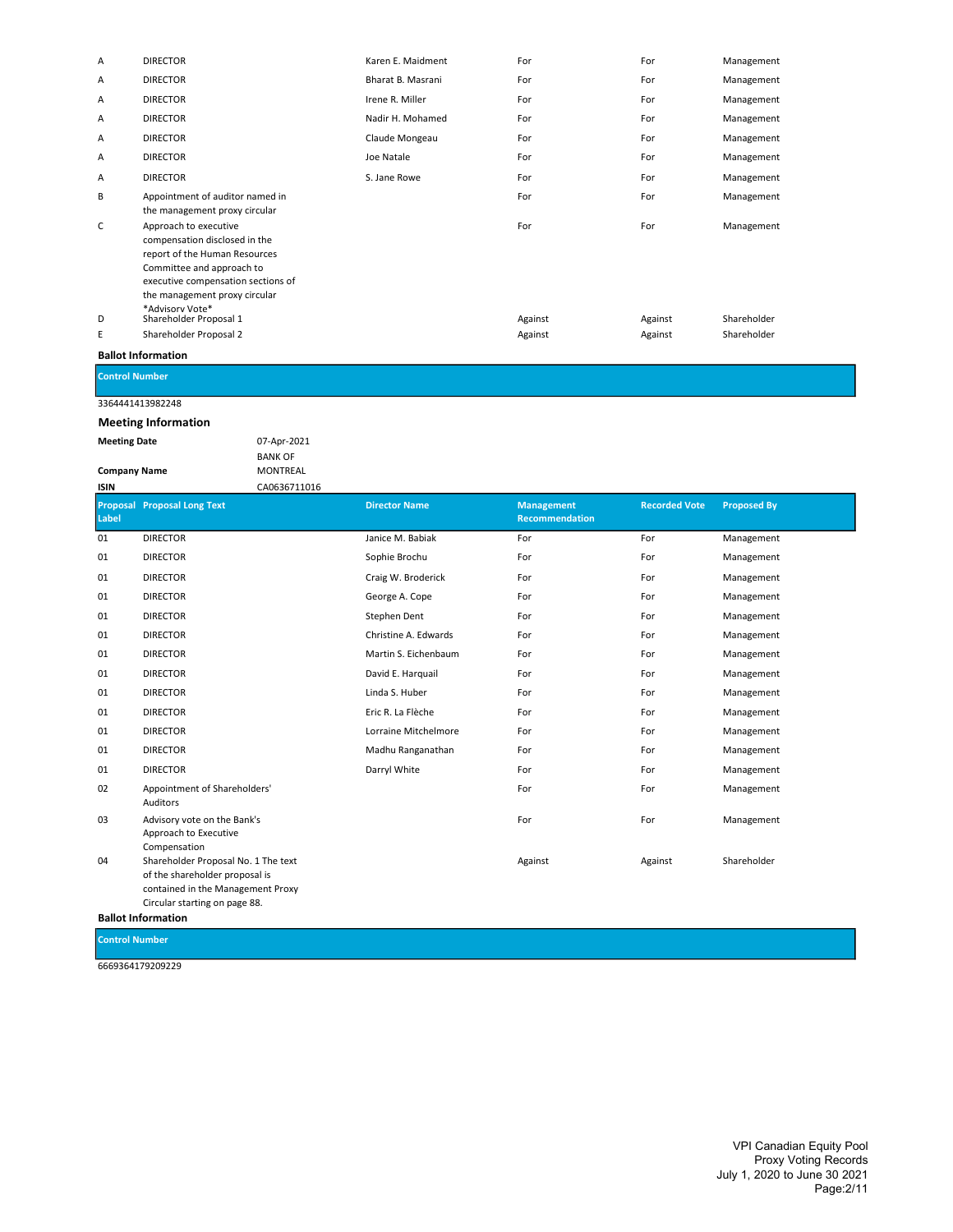## Meeting Information

| <b>Meeting Date</b> | 08-Apr-2021       |
|---------------------|-------------------|
|                     | <b>ROYAL BANK</b> |
| <b>Company Name</b> | OF CANADA         |
| <b>ICINI</b>        | $C_A 7000071021$  |

| <b>Proposal Proposal Long Text</b> | <b>Director Name</b>                                                      | <b>Management</b><br>Recommendation | <b>Recorded Vote</b> | <b>Proposed By</b> |
|------------------------------------|---------------------------------------------------------------------------|-------------------------------------|----------------------|--------------------|
| <b>DIRECTOR</b>                    | A.A. Chisholm                                                             | For                                 | For                  | Management         |
| <b>DIRECTOR</b>                    | J. Côté                                                                   | For                                 | For                  | Management         |
| <b>DIRECTOR</b>                    | T.N. Daruvala                                                             | For                                 | For                  | Management         |
| <b>DIRECTOR</b>                    | D.F. Denison                                                              | For                                 | For                  | Management         |
| <b>DIRECTOR</b>                    | C. Devine                                                                 | For                                 | For                  | Management         |
| <b>DIRECTOR</b>                    | D. McKay                                                                  | For                                 | For                  | Management         |
| <b>DIRECTOR</b>                    | K. Taylor                                                                 | For                                 | For                  | Management         |
| <b>DIRECTOR</b>                    | M. Turcke                                                                 | For                                 | For                  | Management         |
| <b>DIRECTOR</b>                    | T. Vandal                                                                 | For                                 | For                  | Management         |
| <b>DIRECTOR</b>                    | B.A. van Kralingen                                                        | For                                 | For                  | Management         |
| <b>DIRECTOR</b>                    | F. Vettese                                                                | For                                 | For                  | Management         |
| <b>DIRECTOR</b>                    | J. Yabuki                                                                 | For                                 | For                  | Management         |
| Appointment of                     |                                                                           | For                                 | For                  | Management         |
| as auditor                         |                                                                           |                                     |                      |                    |
| Advisory vote on the Bank's        |                                                                           | For                                 | For                  | Management         |
|                                    |                                                                           |                                     |                      |                    |
| Proposal No. 1                     |                                                                           | Against                             | Against              | Shareholder        |
| Proposal No. 2                     |                                                                           | Against                             | Against              | Shareholder        |
| Proposal No. 3                     |                                                                           | Against                             | Against              | Shareholder        |
| Proposal No. 4                     |                                                                           | Against                             | Against              | Shareholder        |
|                                    | PricewaterhouseCoopers LLP (PWC)<br>approach to executive<br>compensation |                                     |                      |                    |

Ballot Information

Control Number

## 8468561309306877

| <b>Meeting Date</b> | 08-Apr-2021          |
|---------------------|----------------------|
|                     | <b>CANADIAN</b>      |
|                     | <b>IMPERIAL BANK</b> |
| <b>Company Name</b> | OF COMMERCE          |
| ISIN                | CA1360691010         |

| <b>Proposal</b><br>Label | <b>Proposal Long Text</b>                                     | <b>Director Name</b>    | <b>Management</b><br>Recommendation | <b>Recorded Vote</b> | <b>Proposed By</b> |
|--------------------------|---------------------------------------------------------------|-------------------------|-------------------------------------|----------------------|--------------------|
| 1                        | <b>DIRECTOR</b>                                               | Charles J.G. Brindamour | For                                 | For                  | Management         |
| 1                        | <b>DIRECTOR</b>                                               | Nanci E. Caldwell       | For                                 | For                  | Management         |
| 1                        | <b>DIRECTOR</b>                                               | Michelle L. Collins     | For                                 | For                  | Management         |
| 1                        | <b>DIRECTOR</b>                                               | Patrick D. Daniel       | For                                 | For                  | Management         |
| 1                        | <b>DIRECTOR</b>                                               | Luc Desjardins          | For                                 | For                  | Management         |
| 1                        | <b>DIRECTOR</b>                                               | Victor G. Dodig         | For                                 | For                  | Management         |
| 1                        | <b>DIRECTOR</b>                                               | Kevin J. Kelly          | For                                 | For                  | Management         |
| 1                        | <b>DIRECTOR</b>                                               | Christine E. Larsen     | For                                 | For                  | Management         |
| 1                        | <b>DIRECTOR</b>                                               | Nicholas D. Le Pan      | For                                 | For                  | Management         |
| 1                        | <b>DIRECTOR</b>                                               | Mary Lou Maher          | For                                 | For                  | Management         |
| 1                        | <b>DIRECTOR</b>                                               | Jane L. Peverett        | For                                 | For                  | Management         |
| 1                        | <b>DIRECTOR</b>                                               | Katharine B. Stevenson  | For                                 | For                  | Management         |
| 1                        | <b>DIRECTOR</b>                                               | Martine Turcotte        | For                                 | For                  | Management         |
| 1                        | <b>DIRECTOR</b>                                               | Barry L. Zubrow         | For                                 | For                  | Management         |
| 2                        | Appointment of Ernst & Young LLP<br>as auditors               |                         | For                                 | For                  | Management         |
| 3                        | Advisory resolution on our<br>executive compensation approach |                         | For                                 | For                  | Management         |
| 4                        | Shareholder Proposal 1                                        |                         | Against                             | Against              | Shareholder        |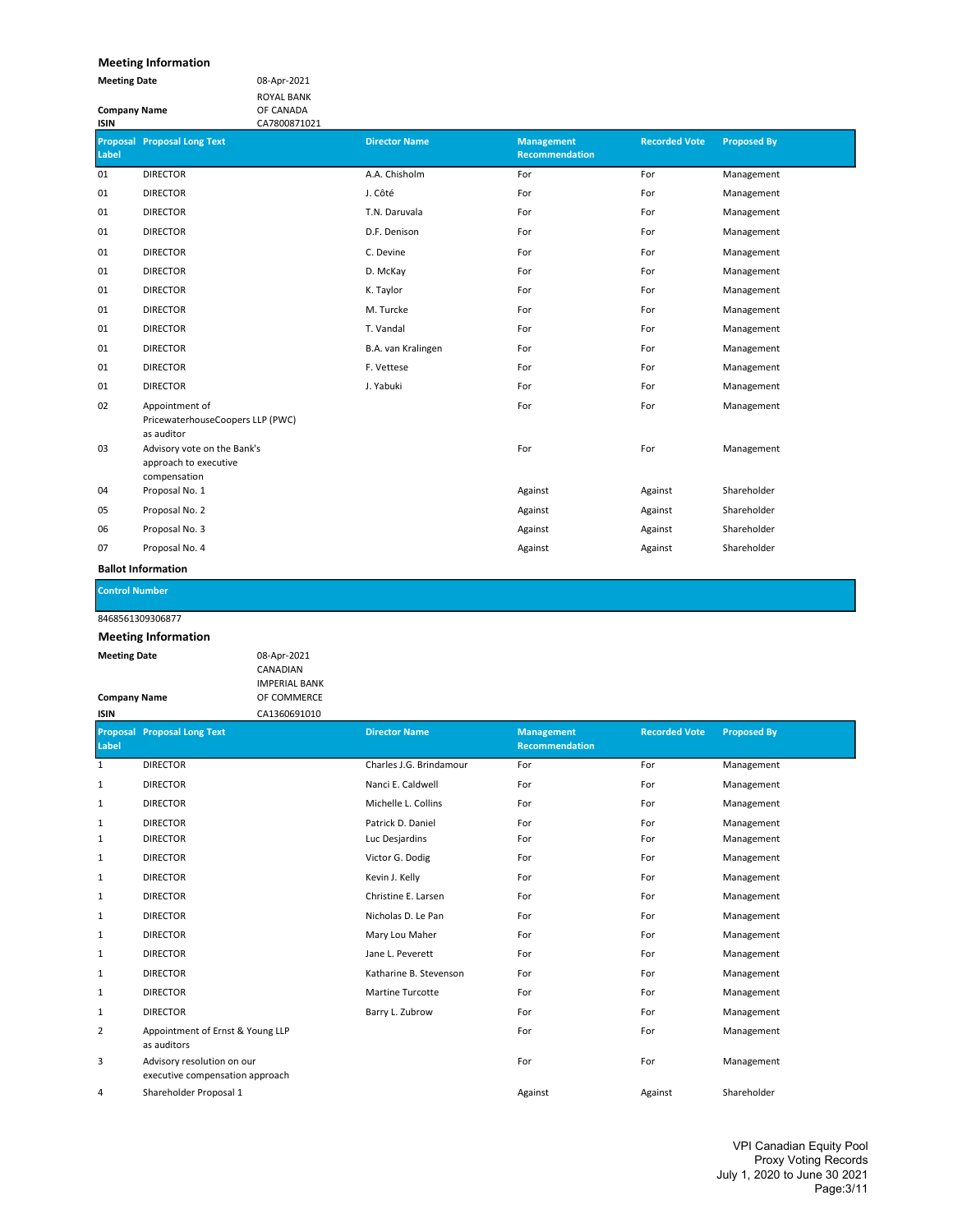Control Number

0291427550725218

## Meeting Information

Meeting Date 13-Apr-2021 Company Name

THE BANK OF NOVA SCOTIA CA0641491075

| Label | <b>Proposal Proposal Long Text</b>                                                | <b>Director Name</b> | <b>Management</b><br><b>Recommendation</b> | <b>Recorded Vote</b> | <b>Proposed By</b> |
|-------|-----------------------------------------------------------------------------------|----------------------|--------------------------------------------|----------------------|--------------------|
| 01    | <b>DIRECTOR</b>                                                                   | Nora A. Aufreiter    | For                                        | For                  | Management         |
| 01    | <b>DIRECTOR</b>                                                                   | Guillermo E. Babatz  | For                                        | For                  | Management         |
| 01    | <b>DIRECTOR</b>                                                                   | Scott B. Bonham      | For                                        | For                  | Management         |
| 01    | <b>DIRECTOR</b>                                                                   | Lynn K. Patterson    | For                                        | For                  | Management         |
| 01    | <b>DIRECTOR</b>                                                                   | Michael D. Penner    | For                                        | For                  | Management         |
| 01    | <b>DIRECTOR</b>                                                                   | Brian J. Porter      | For                                        | For                  | Management         |
| 01    | <b>DIRECTOR</b>                                                                   | Una M. Power         | For                                        | For                  | Management         |
| 01    | <b>DIRECTOR</b>                                                                   | Aaron W. Regent      | For                                        | For                  | Management         |
| 01    | <b>DIRECTOR</b>                                                                   | Calin Rovinescu      | For                                        | For                  | Management         |
| 01    | <b>DIRECTOR</b>                                                                   | Susan L. Segal       | For                                        | For                  | Management         |
| 01    | <b>DIRECTOR</b>                                                                   | L. Scott Thomson     | For                                        | For                  | Management         |
| 01    | <b>DIRECTOR</b>                                                                   | Benita M. Warmbold   | For                                        | For                  | Management         |
| 02    | Appointment of KPMG LLP as<br>auditors.                                           |                      | For                                        | For                  | Management         |
| 03    | Advisory vote on non-binding<br>resolution on executive<br>compensation approach. |                      | For                                        | For                  | Management         |
| 04    | Shareholder Proposal 1                                                            |                      | Against                                    | Against              | Shareholder        |
| 05    | Shareholder Proposal 2                                                            |                      | Against                                    | Against              | Shareholder        |
| 06    | Shareholder Proposal 3                                                            |                      | Against                                    | Against              | Shareholder        |

Ballot Information

Control Number

9273529514582763

| <b>Meeting Date</b> | 27-Apr-2021        |
|---------------------|--------------------|
|                     | <b>WELLS FARGO</b> |
| <b>Company Name</b> | & COMPANY          |
| ISIN                | US9497461015       |

| Label | <b>Proposal Proposal Long Text</b>               | <b>Director Name</b> | <b>Management</b><br>Recommendation | <b>Recorded Vote</b> | Proposed By |
|-------|--------------------------------------------------|----------------------|-------------------------------------|----------------------|-------------|
| 1A.   | Election of Director: Steven D. Black            |                      | For                                 | For                  | Management  |
| 1B.   | Election of Director: Mark A. Chancy             |                      | For                                 | For                  | Management  |
| 1C.   | Election of Director: Celeste A. Clark           |                      | For                                 | For                  | Management  |
| 1D.   | Election of Director: Theodore F.<br>Craver, Jr. |                      | For                                 | For                  | Management  |
| 1E.   | Election of Director: Wayne M.<br>Hewett         |                      | For                                 | For                  | Management  |
| 1F.   | Election of Director: Maria R. Morris            |                      | For                                 | For                  | Management  |
| 1G.   | Election of Director: Charles H.<br>Noski        |                      | For                                 | For                  | Management  |
| 1H.   | Election of Director: Richard B.<br>Payne, Jr.   |                      | For                                 | For                  | Management  |
| 11.   | Election of Director: Juan A. Pujadas            |                      | For                                 | For                  | Management  |
| 1J.   | Election of Director: Ronald L.<br>Sargent       |                      | For                                 | For                  | Management  |
| 1K.   | Election of Director: Charles W.<br>Scharf       |                      | For                                 | For                  | Management  |
| 1L.   | Election of Director: Suzanne M.<br>Vautrinot    |                      | For                                 | For                  | Management  |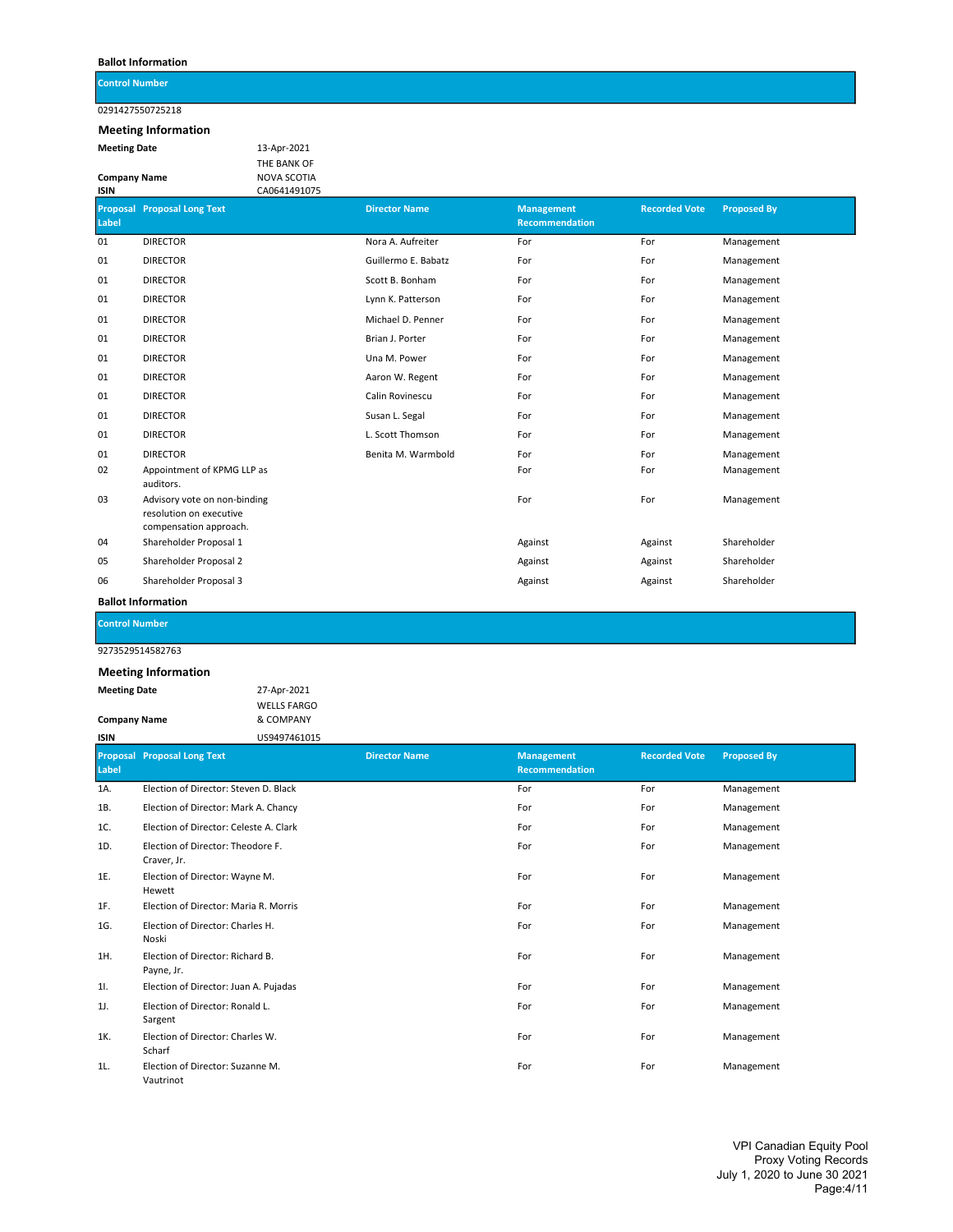| 2. | Advisory resolution to approve     | For     | For     | Management  |
|----|------------------------------------|---------|---------|-------------|
|    | executive compensation.            |         |         |             |
| 3. | Ratification of the appointment of | For     | For     | Management  |
|    | KPMG LLP as the Company's          |         |         |             |
|    | independent registered public      |         |         |             |
|    | accounting firm for 2021.          |         |         |             |
| 4. | Shareholder Proposal - Make        | Against | Against | Shareholder |
|    | Shareholder Proxy Access More      |         |         |             |
|    | Accessible.                        |         |         |             |
| 5. | Shareholder Proposal - Amend       | Against | Against | Shareholder |
|    | Certificate of Incorporation to    |         |         |             |
|    | Become a Delaware Public Benefit   |         |         |             |
|    | Corporation.                       |         |         |             |
| 6. | Shareholder Proposal - Report on   | Against | Against | Shareholder |
|    | Incentive-Based Compensation and   |         |         |             |
|    | Risks of Material Losses.          |         |         |             |
| 7. | Shareholder Proposal - Conduct a   | Against | Against | Shareholder |
|    | Racial Equity Audit.               |         |         |             |
|    |                                    |         |         |             |

Control Number

## 9777099010886130

## Meeting Information

| <b>Meeting Date</b> | 05-May-2021         |  |  |
|---------------------|---------------------|--|--|
|                     | <b>SUN LIFE</b>     |  |  |
| <b>Company Name</b> | <b>FINANCIAL IN</b> |  |  |

## FINANCIAL INC. ISIN CA8667961053

| Label        | <b>Proposal Proposal Long Text</b>                                            | <b>Director Name</b> | <b>Management</b><br>Recommendation | <b>Recorded Vote</b> | <b>Proposed By</b> |
|--------------|-------------------------------------------------------------------------------|----------------------|-------------------------------------|----------------------|--------------------|
| 1            | <b>DIRECTOR</b>                                                               | William D. Anderson  | For                                 | For                  | Management         |
| 1            | <b>DIRECTOR</b>                                                               | Deepak Chopra        | For                                 | For                  | Management         |
| 1            | <b>DIRECTOR</b>                                                               | Dean A. Connor       | For                                 | For                  | Management         |
| 1            | <b>DIRECTOR</b>                                                               | Stephanie L. Coyles  | For                                 | For                  | Management         |
| 1            | <b>DIRECTOR</b>                                                               | Martin J. G. Glynn   | For                                 | For                  | Management         |
| $\mathbf{1}$ | <b>DIRECTOR</b>                                                               | Ashok K. Gupta       | For                                 | For                  | Management         |
| 1            | <b>DIRECTOR</b>                                                               | M. Marianne Harris   | For                                 | For                  | Management         |
| 1            | <b>DIRECTOR</b>                                                               | David H.Y. Ho        | For                                 | For                  | Management         |
| 1            | <b>DIRECTOR</b>                                                               | James M. Peck        | For                                 | For                  | Management         |
| 1            | <b>DIRECTOR</b>                                                               | Scott F. Powers      | For                                 | For                  | Management         |
| 1            | <b>DIRECTOR</b>                                                               | Kevin D. Strain      | For                                 | For                  | Management         |
| 1            | <b>DIRECTOR</b>                                                               | Barbara G. Stymiest  | For                                 | For                  | Management         |
| 2            | Appointment of Deloitte LLP as<br>Auditor                                     |                      | For                                 | For                  | Management         |
| 3            | Special resolution to amend By-law<br>No. 1 re: maximum board<br>compensation |                      | For                                 | For                  | Management         |
| 4            | Non-Binding Advisory Vote on<br>Approach to Executive<br>Compensation         |                      | For                                 | For                  | Management         |

## Ballot Information

Control Number

8170330367350831

| <b>Meeting Date</b> | 06-May-2021         |
|---------------------|---------------------|
|                     | MAGNA               |
|                     | <b>INTERNATIONA</b> |
| <b>Company Name</b> | L INC.              |
| <b>ISIN</b>         | CA5592224011        |
|                     |                     |

| Label          | <b>Proposal Proposal Long Text</b>            | <b>Director Name</b> | <b>Management</b><br><b>Recommendation</b> | <b>Recorded Vote</b> | <b>Proposed By</b> |
|----------------|-----------------------------------------------|----------------------|--------------------------------------------|----------------------|--------------------|
| 1A             | Election of Director: Peter G. Bowie          |                      | For                                        | For                  | Management         |
| 1B             | Election of Director: Mary S. Chan            |                      | For                                        | For                  | Management         |
| 1 <sup>C</sup> | Election of Director: Hon. V. Peter<br>Harder |                      | For                                        | For                  | Management         |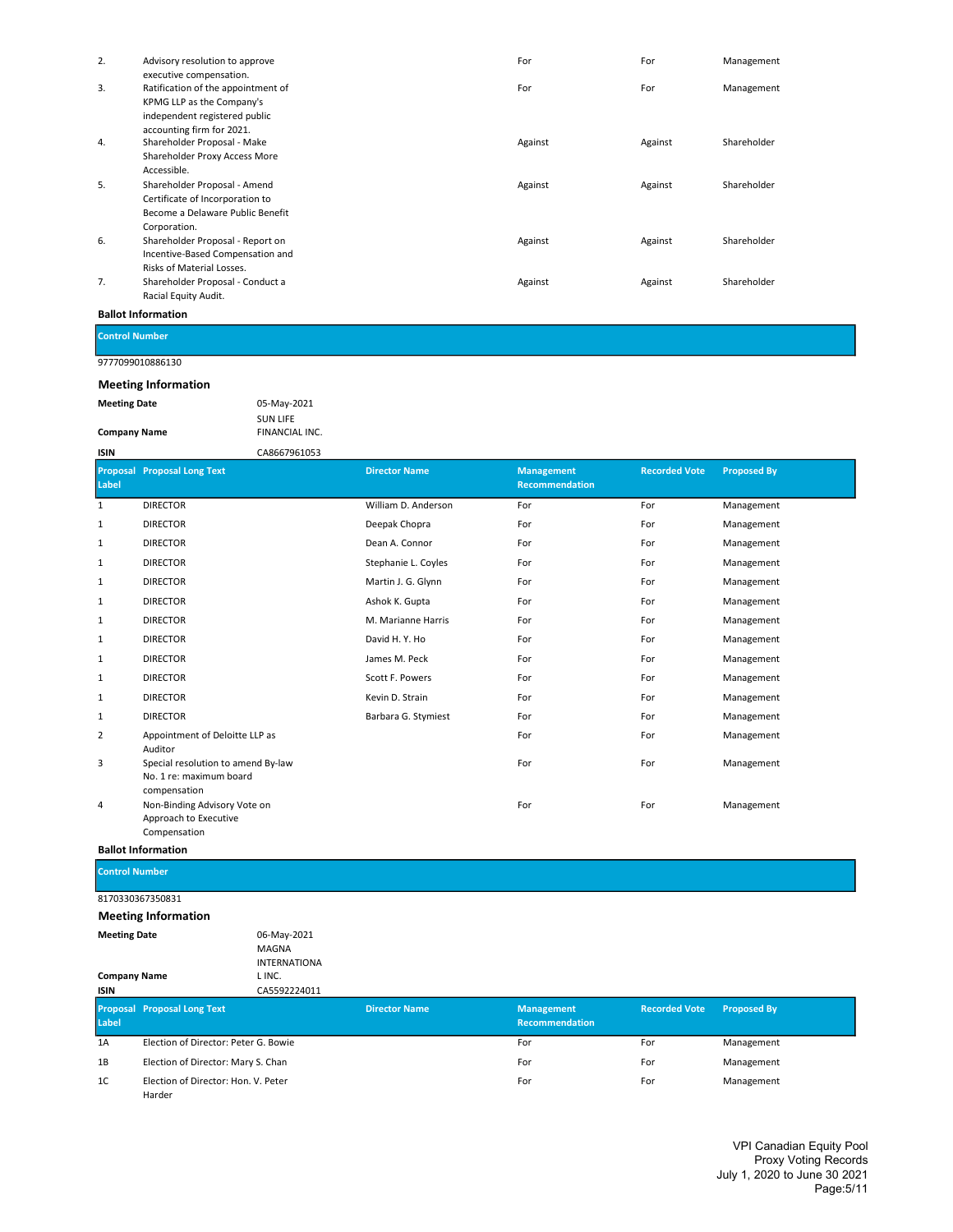| 1D             | Election of Director: Seetarama S.<br>Kotagiri (CEO)                                                                                                                                                                                                                                              | For | For | Management |
|----------------|---------------------------------------------------------------------------------------------------------------------------------------------------------------------------------------------------------------------------------------------------------------------------------------------------|-----|-----|------------|
| 1E             | Election of Director: Dr. Kurt J. Lauk                                                                                                                                                                                                                                                            | For | For | Management |
| 1F             | Election of Director: Robert F.<br>MacLellan                                                                                                                                                                                                                                                      | For | For | Management |
| 1G             | Election of Director: Mary Lou<br>Maher                                                                                                                                                                                                                                                           | For | For | Management |
| 1H             | Election of Director: Cynthia A.<br>Niekamp                                                                                                                                                                                                                                                       | For | For | Management |
| 11             | Election of Director: William A. Ruh                                                                                                                                                                                                                                                              | For | For | Management |
| 1 <sub>J</sub> | Election of Director: Dr. Indira V.<br>Samarasekera                                                                                                                                                                                                                                               | For | For | Management |
| 1K             | Election of Director: Lisa S. Westlake                                                                                                                                                                                                                                                            | For | For | Management |
| 1L             | Election of Director: William L.<br>Young                                                                                                                                                                                                                                                         | For | For | Management |
| 02             | Reappointment of Deloitte LLP as<br>the independent auditor of the<br>Corporation and authorization of<br>the Audit Committee to fix the<br>independent auditor's                                                                                                                                 | For | For | Management |
| 03             | awaki da wasan ta sa<br>Resolved, on an advisory basis and<br>not to diminish the roles and<br>responsibilities of the Board of<br>Directors, that the shareholders<br>accept the approach to executive<br>compensation disclosed in the<br>accompanying management<br>information circular/proxy | For | For | Management |

## statement. Ballot Information

Control Number

5421300148191666

## Meeting Information

| <b>IVICCOTILE INTO THE GEORG</b> |             |
|----------------------------------|-------------|
| <b>Meeting Date</b>              | 06-May-2021 |
| <b>Company Name</b>              | FORTIS INC. |

| <b>ISIN</b>  | CA3495531079                                                                                                                                                    |                      |                                     |                      |                    |
|--------------|-----------------------------------------------------------------------------------------------------------------------------------------------------------------|----------------------|-------------------------------------|----------------------|--------------------|
| Label        | <b>Proposal Proposal Long Text</b>                                                                                                                              | <b>Director Name</b> | <b>Management</b><br>Recommendation | <b>Recorded Vote</b> | <b>Proposed By</b> |
| $\mathbf{1}$ | <b>DIRECTOR</b>                                                                                                                                                 | Tracey C. Ball       | For                                 | For                  | Management         |
| 1            | <b>DIRECTOR</b>                                                                                                                                                 | Pierre J. Blouin     | For                                 | For                  | Management         |
| $\mathbf{1}$ | <b>DIRECTOR</b>                                                                                                                                                 | Paul J. Bonavia      | For                                 | For                  | Management         |
| $\mathbf{1}$ | <b>DIRECTOR</b>                                                                                                                                                 | Lawrence T. Borgard  | For                                 | For                  | Management         |
| 1            | <b>DIRECTOR</b>                                                                                                                                                 | Maura J. Clark       | For                                 | For                  | Management         |
| $\mathbf{1}$ | <b>DIRECTOR</b>                                                                                                                                                 | Margarita K. Dilley  | For                                 | For                  | Management         |
| 1            | <b>DIRECTOR</b>                                                                                                                                                 | Julie A. Dobson      | For                                 | For                  | Management         |
| $\mathbf{1}$ | <b>DIRECTOR</b>                                                                                                                                                 | Lisa L. Durocher     | For                                 | For                  | Management         |
| $\mathbf{1}$ | <b>DIRECTOR</b>                                                                                                                                                 | Douglas J. Haughey   | For                                 | For                  | Management         |
| 1            | <b>DIRECTOR</b>                                                                                                                                                 | David G. Hutchens    | For                                 | For                  | Management         |
| 1            | <b>DIRECTOR</b>                                                                                                                                                 | Gianna M. Manes      | For                                 | For                  | Management         |
| 1            | <b>DIRECTOR</b>                                                                                                                                                 | Jo Mark Zurel        | For                                 | For                  | Management         |
| 2            | Appointment of auditors and<br>authorization of directors to fix the<br>auditors' remuneration as described<br>in the Management Information<br>Circular.       |                      | For                                 | For                  | Management         |
| 3            | Approval of the Advisory and Non-<br>Binding Resolution on the Approach<br>to Executive Compensation as<br>described in the Management<br>Information Circular. |                      | For                                 | For                  | Management         |

Ballot Information

Control Number

8323100667401164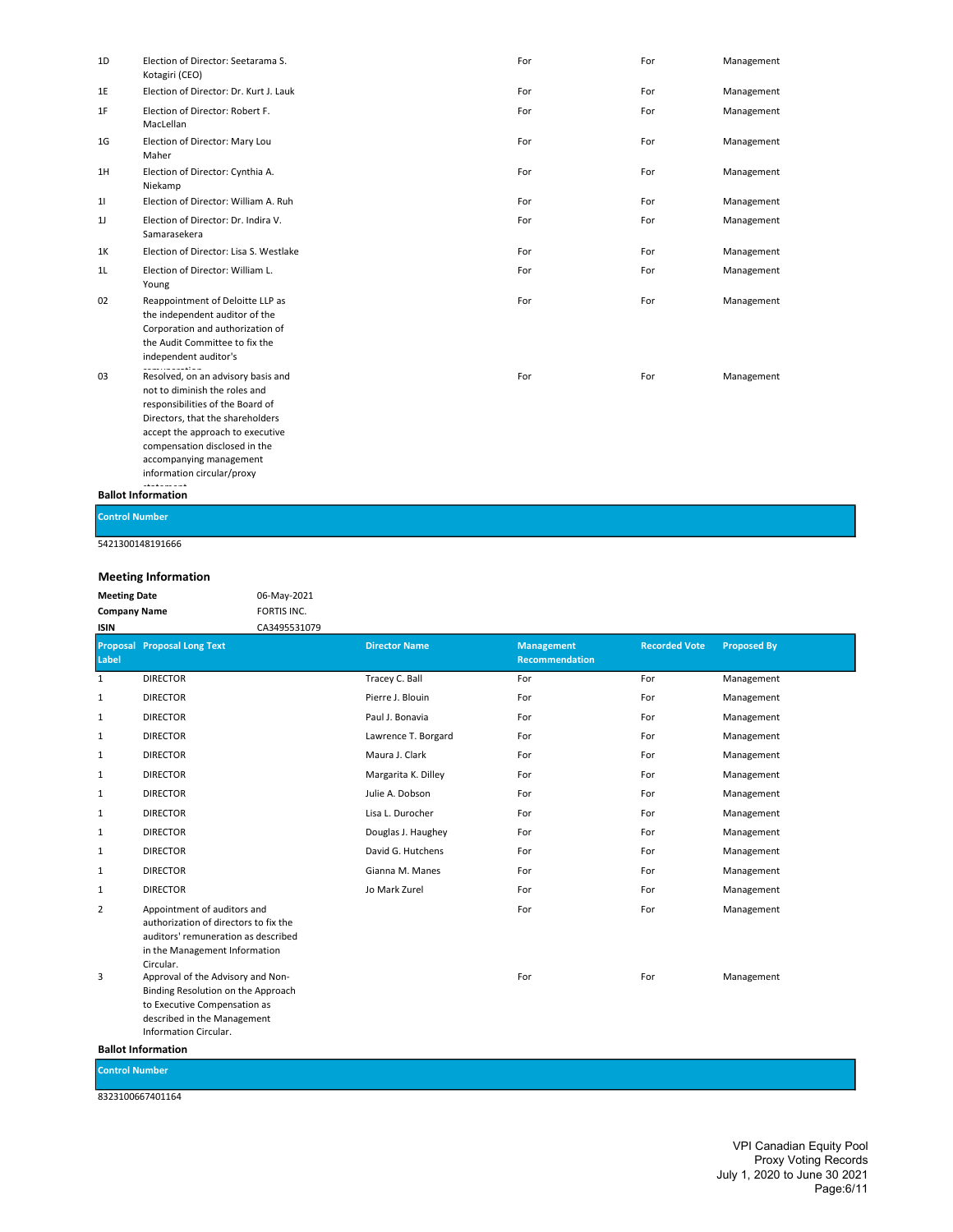## Meeting Information

| <b>Meeting Date</b> | 13-May-2021 |
|---------------------|-------------|
|                     | INTEL       |
| <b>Company Name</b> | CORPORATION |

| <b>ISIN</b> | US4581401001                                                                                                                                                                         |                      |                                     |                      |                    |
|-------------|--------------------------------------------------------------------------------------------------------------------------------------------------------------------------------------|----------------------|-------------------------------------|----------------------|--------------------|
| Label       | <b>Proposal Proposal Long Text</b>                                                                                                                                                   | <b>Director Name</b> | <b>Management</b><br>Recommendation | <b>Recorded Vote</b> | <b>Proposed By</b> |
| 1A.         | Election of Director: Patrick P.<br>Gelsinger                                                                                                                                        |                      | For                                 | For                  | Management         |
| 1B.         | Election of Director: James J. Goetz                                                                                                                                                 |                      | For                                 | For                  | Management         |
| 1C.         | Election of Director: Alyssa Henry                                                                                                                                                   |                      | For                                 | For                  | Management         |
| 1D.         | Election of Director: Omar Ishrak                                                                                                                                                    |                      | For                                 | For                  | Management         |
| 1E.         | Election of Director: Risa Lavizzo-<br>Mourey                                                                                                                                        |                      | For                                 | For                  | Management         |
| 1F.         | Election of Director: Tsu-Jae King Liu                                                                                                                                               |                      | For                                 | For                  | Management         |
| 1G.         | Election of Director: Gregory D.<br>Smith                                                                                                                                            |                      | For                                 | For                  | Management         |
| 1H.         | Election of Director: Dion J. Weisler                                                                                                                                                |                      | For                                 | For                  | Management         |
| 11.         | Election of Director: Frank D. Yeary                                                                                                                                                 |                      | For                                 | For                  | Management         |
| 2.          | Ratification of selection of Ernst &<br>Young LLP as our independent<br>registered public accounting firm for<br>2021.                                                               |                      | For                                 | For                  | Management         |
| 3.          | Advisory vote to approve executive<br>compensation of our listed officers.                                                                                                           |                      | For                                 | For                  | Management         |
| 4.          | Stockholder proposal on whether to<br>allow stockholders to act by written<br>consent, if properly presented at<br>the meeting.                                                      |                      | Against                             | Against              | Shareholder        |
| 5.          | Stockholder proposal requesting a<br>report on median pay gaps across<br>race and gender, if properly<br>presented at the meeting.                                                   |                      | Against                             | Against              | Shareholder        |
| 6.          | Stockholder proposal requesting a<br>report on whether written policies<br>or unwritten norms at the company<br>reinforce racism in company<br>culture, if properly presented at the |                      | Against                             | Against              | Shareholder        |

## meeting<br>Ballot Information

Control Number

4854653615813139

| <b>Meeting Date</b> | 13-May-2021          |
|---------------------|----------------------|
|                     | <b>UNITED PARCEL</b> |
| <b>Company Name</b> | SERVICE, INC.        |
| ISIN                | US9113121068         |

| Label | <b>Proposal Proposal Long Text</b>                                                  | <b>Director Name</b> | <b>Management</b><br><b>Recommendation</b> | <b>Recorded Vote</b> | <b>Proposed By</b> |
|-------|-------------------------------------------------------------------------------------|----------------------|--------------------------------------------|----------------------|--------------------|
| 1A.   | Election of Director to serve until<br>the 2022 Annual Meeting: Carol B.<br>Tomé    |                      | For                                        | For                  | Management         |
| 1B.   | Election of Director to serve until<br>the 2022 Annual Meeting: Rodney<br>C. Adkins |                      | For                                        | For                  | Management         |
| 1C.   | Election of Director to serve until<br>the 2022 Annual Meeting: Eva C.<br>Boratto   |                      | For                                        | For                  | Management         |
| 1D.   | Election of Director to serve until<br>the 2022 Annual Meeting: Michael J.<br>Burns |                      | For                                        | For                  | Management         |
| 1E.   | Election of Director to serve until<br>the 2022 Annual Meeting: Wayne<br>M. Hewett  |                      | For                                        | For                  | Management         |
| 1F.   | Election of Director to serve until<br>the 2022 Annual Meeting: Angela<br>Hwang     |                      | For                                        | For                  | Management         |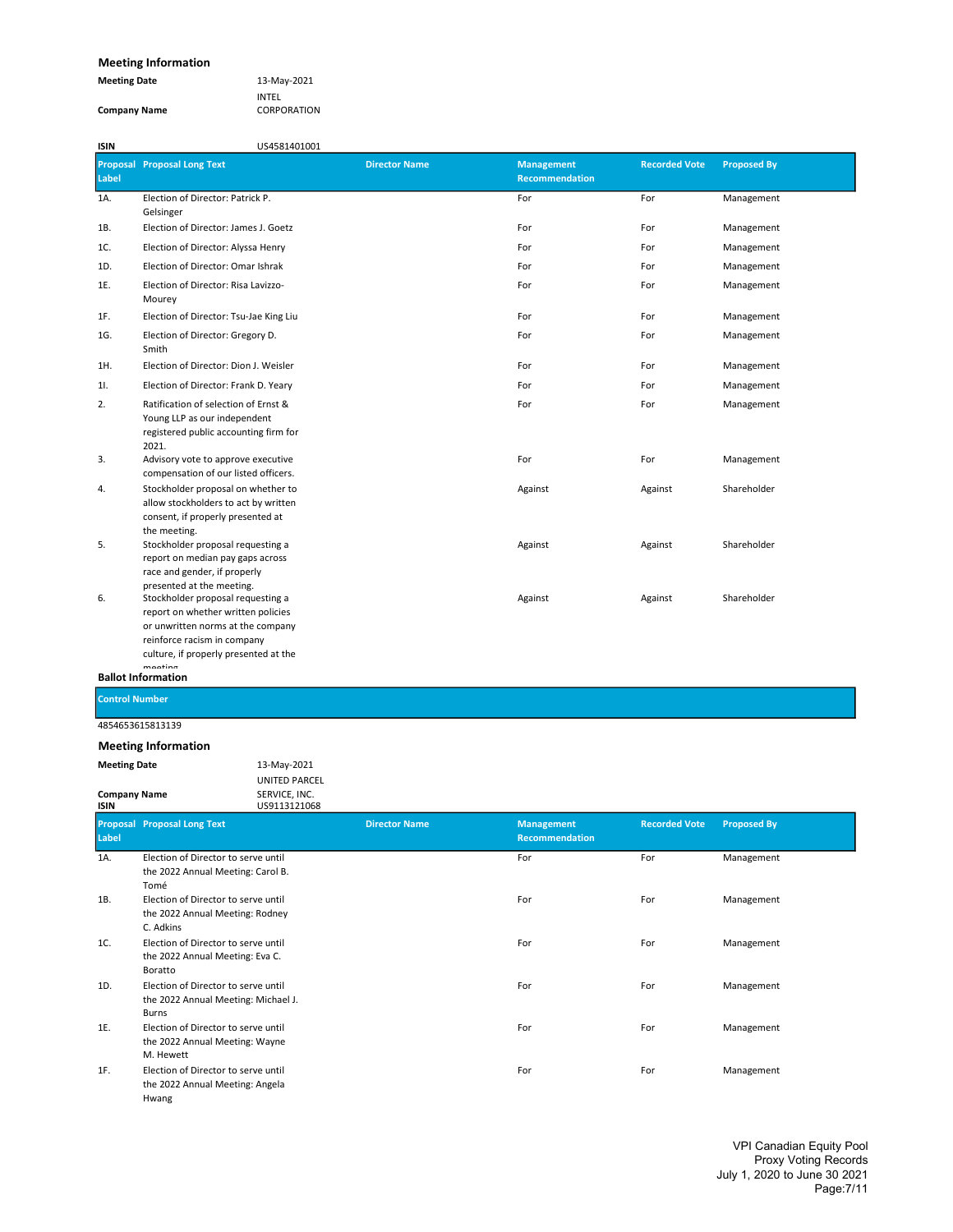| 1G. | Election of Director to serve until<br>the 2022 Annual Meeting: Kate E.<br>Johnson                                                                           | For     | For     | Management  |
|-----|--------------------------------------------------------------------------------------------------------------------------------------------------------------|---------|---------|-------------|
| 1H. | Election of Director to serve until<br>the 2022 Annual Meeting: William<br>R. Johnson                                                                        | For     | For     | Management  |
| 11. | Election of Director to serve until<br>the 2022 Annual Meeting: Ann M.<br>Livermore                                                                          | For     | For     | Management  |
| 1J. | Election of Director to serve until<br>the 2022 Annual Meeting: Franck J.<br>Moison                                                                          | For     | For     | Management  |
| 1K. | Election of Director to serve until<br>the 2022 Annual Meeting:<br>Christiana Smith Shi                                                                      | For     | For     | Management  |
| 1L. | Election of Director to serve until<br>the 2022 Annual Meeting: Russell<br>Stokes                                                                            | For     | For     | Management  |
| 1M. | Election of Director to serve until<br>the 2022 Annual Meeting: Kevin<br>Warsh                                                                               | For     | For     | Management  |
| 2.  | To approve on an advisory basis a<br>resolution on UPS executive<br>compensation.                                                                            | For     | For     | Management  |
| 3.  | To approve the 2021 UPS Omnibus<br>Incentive Compensation Plan.                                                                                              | For     | For     | Management  |
| 4.  | To ratify the appointment of<br>Deloitte & Touche LLP as UPS's<br>independent registered public<br>accounting firm for the year ending<br>December 31, 2021. | For     | For     | Management  |
| 5.  | To prepare an annual report on<br>UPS's lobbying activities.                                                                                                 | Against | Against | Shareholder |
| 6.  | To reduce the voting power of UPS<br>class A stock from 10 votes per<br>share to one vote per share.                                                         | Against | Against | Shareholder |
| 7.  | To prepare a report on reducing<br>UPS's total contribution to climate<br>change.                                                                            | Against | Against | Shareholder |
| 8.  | To transition UPS to a public benefit<br>corporation.                                                                                                        | Against | Against | Shareholder |
| 9.  | To prepare a report assessing UPS's<br>diversity and inclusion efforts.                                                                                      | Against | Against | Shareholder |

## Control Number

## 6097139376447558

## Meeting Information

Meeting Date 13-May-2021 CVS HEALTH

#### Company Name CORPORATION ISIN US1266501006

| Label | <b>Proposal Proposal Long Text</b>             | <b>Director Name</b> | <b>Management</b><br>Recommendation | <b>Recorded Vote</b> | <b>Proposed By</b> |
|-------|------------------------------------------------|----------------------|-------------------------------------|----------------------|--------------------|
| 1A.   | Election of Director: Fernando<br>Aguirre      |                      | For                                 | For                  | Management         |
| 1B.   | Election of Director: C. David Brown<br>Ш      |                      | For                                 | For                  | Management         |
| 1C.   | Election of Director: Alecia A.<br>DeCoudreaux |                      | For                                 | For                  | Management         |
| 1D.   | Election of Director: Nancy-Ann M.<br>DeParle  |                      | For                                 | For                  | Management         |
| 1E.   | Election of Director: David W.<br>Dorman       |                      | For                                 | For                  | Management         |
| 1F.   | Election of Director: Roger N. Farah           |                      | For                                 | For                  | Management         |
| 1G.   | Election of Director: Anne M.<br>Finucane      |                      | For                                 | For                  | Management         |
| 1H.   | Election of Director: Edward J.<br>Ludwig      |                      | For                                 | For                  | Management         |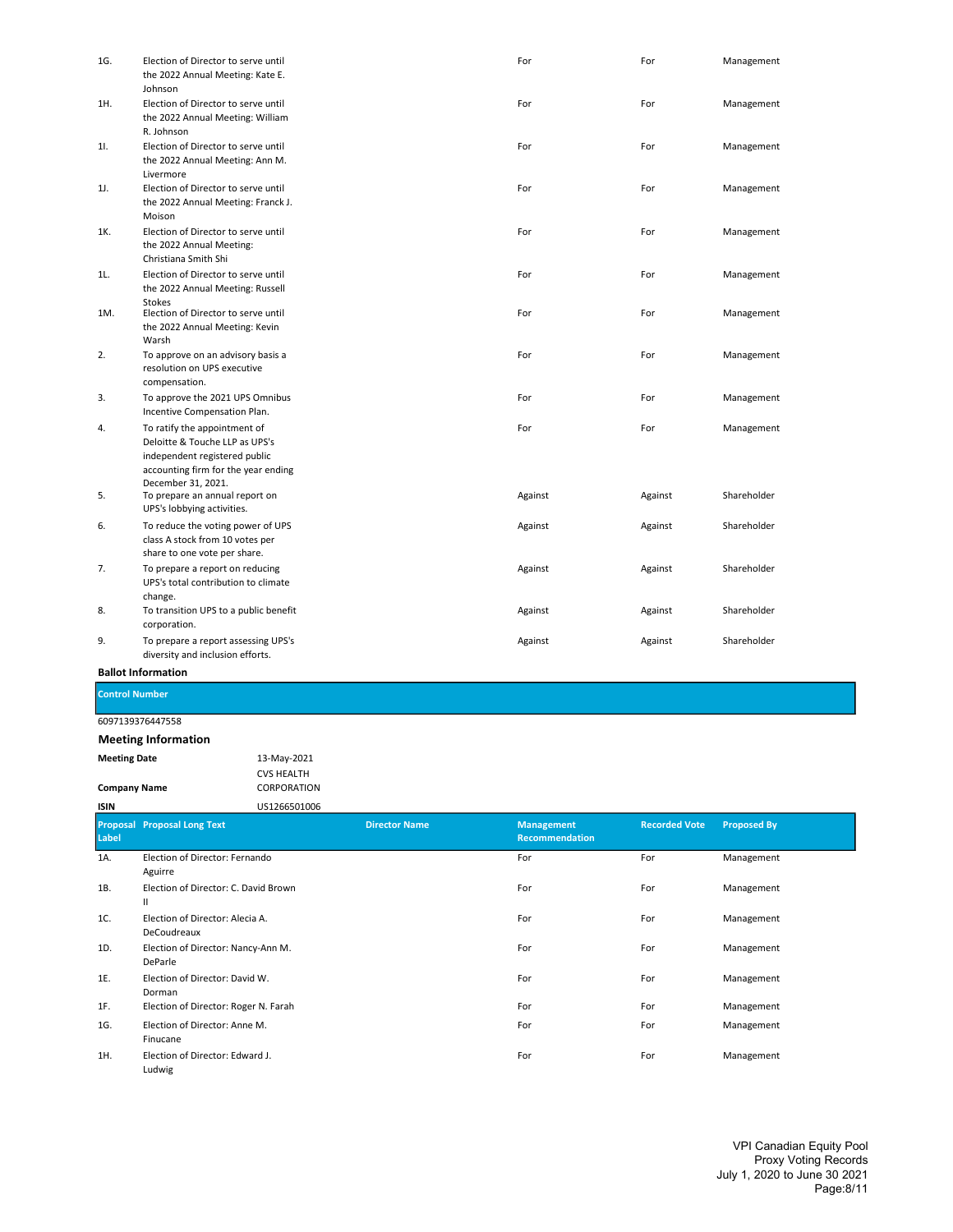| 11. | Election of Director: Karen S. Lynch                                                                       | For     | For     | Management  |
|-----|------------------------------------------------------------------------------------------------------------|---------|---------|-------------|
| 1J. | Election of Director: Jean-Pierre<br>Millon                                                                | For     | For     | Management  |
| 1K. | Election of Director: Mary L.<br>Schapiro                                                                  | For     | For     | Management  |
| 1L. | Election of Director: William C.<br>Weldon                                                                 | For     | For     | Management  |
| 1M. | Election of Director: Tony L. White                                                                        | For     | For     | Management  |
| 2.  | Ratification of the appointment of<br>our independent registered public<br>accounting firm for 2021.       | For     | For     | Management  |
| 3.  | Say on Pay, a proposal to approve,<br>on an advisory basis, the Company's<br>executive compensation.       | For     | For     | Management  |
| 4.  | Stockholder proposal for reducing<br>the threshold for our stockholder<br>right to act by written consent. | Against | Against | Shareholder |
| 5.  | Stockholder proposal regarding our<br>independent Board Chair.                                             | Against | Against | Shareholder |

Control Number

2636221236563912

## Meeting Information

| <b>Meeting Date</b> | 21-May-2021         |
|---------------------|---------------------|
|                     | <b>HONEYWELL</b>    |
|                     | <b>INTERNATIONA</b> |
| <b>Company Name</b> | L INC.              |
| ISIN                | US4385161066        |

| Label | <b>Proposal Proposal Long Text</b>                  | <b>Director Name</b> | <b>Management</b><br><b>Recommendation</b> | <b>Recorded Vote</b> | <b>Proposed By</b> |
|-------|-----------------------------------------------------|----------------------|--------------------------------------------|----------------------|--------------------|
| 1A.   | Election of Director: Darius<br>Adamczyk            |                      | For                                        | For                  | Management         |
| 1B.   | Election of Director: Duncan B.<br>Angove           |                      | For                                        | For                  | Management         |
| 1C.   | Election of Director: William S. Ayer               |                      | For                                        | For                  | Management         |
| 1D.   | Election of Director: Kevin Burke                   |                      | For                                        | For                  | Management         |
| 1E.   | Election of Director: D. Scott Davis                |                      | For                                        | For                  | Management         |
| 1F.   | Election of Director: Deborah Flint                 |                      | For                                        | For                  | Management         |
| 1G.   | Election of Director: Judd Gregg                    |                      | For                                        | For                  | Management         |
| 1H.   | Election of Director: Grace D.<br>Lieblein          |                      | For                                        | For                  | Management         |
| 11.   | Election of Director: Raymond T.<br>Odierno         |                      | For                                        | For                  | Management         |
| 1J.   | Election of Director: George Paz                    |                      | For                                        | For                  | Management         |
| 1K.   | Election of Director: Robin L.<br>Washington        |                      | For                                        | For                  | Management         |
| 2.    | Advisory Vote to Approve Executive<br>Compensation. |                      | For                                        | For                  | Management         |
| 3.    | Approval of Independent<br>Accountants.             |                      | For                                        | For                  | Management         |
| 4.    | Shareholder Right To Act By Written<br>Consent.     |                      | Against                                    | Against              | Shareholder        |

## Ballot Information

| <b>Control Number</b>      |           |  |  |
|----------------------------|-----------|--|--|
| 4206559626761844           |           |  |  |
| <b>Meeting Information</b> |           |  |  |
| <b>Meeting Date</b>        | 21-Sep-20 |  |  |

| <b>Company Name</b> | <b>FEDEX CORPORATION</b> |
|---------------------|--------------------------|
| ISIN                | US31428X1063             |

| <b>ISIN</b> |                                          | U3314Z8A1U03         |                                     |                           |            |
|-------------|------------------------------------------|----------------------|-------------------------------------|---------------------------|------------|
| Label       | <b>Proposal Proposal Long Text</b>       | <b>Director Name</b> | <b>Management</b><br>Recommendation | Recorded Vote Proposed By |            |
| 1A.         | Election of Director: Marving R, Ellison |                      | For                                 | For                       | Management |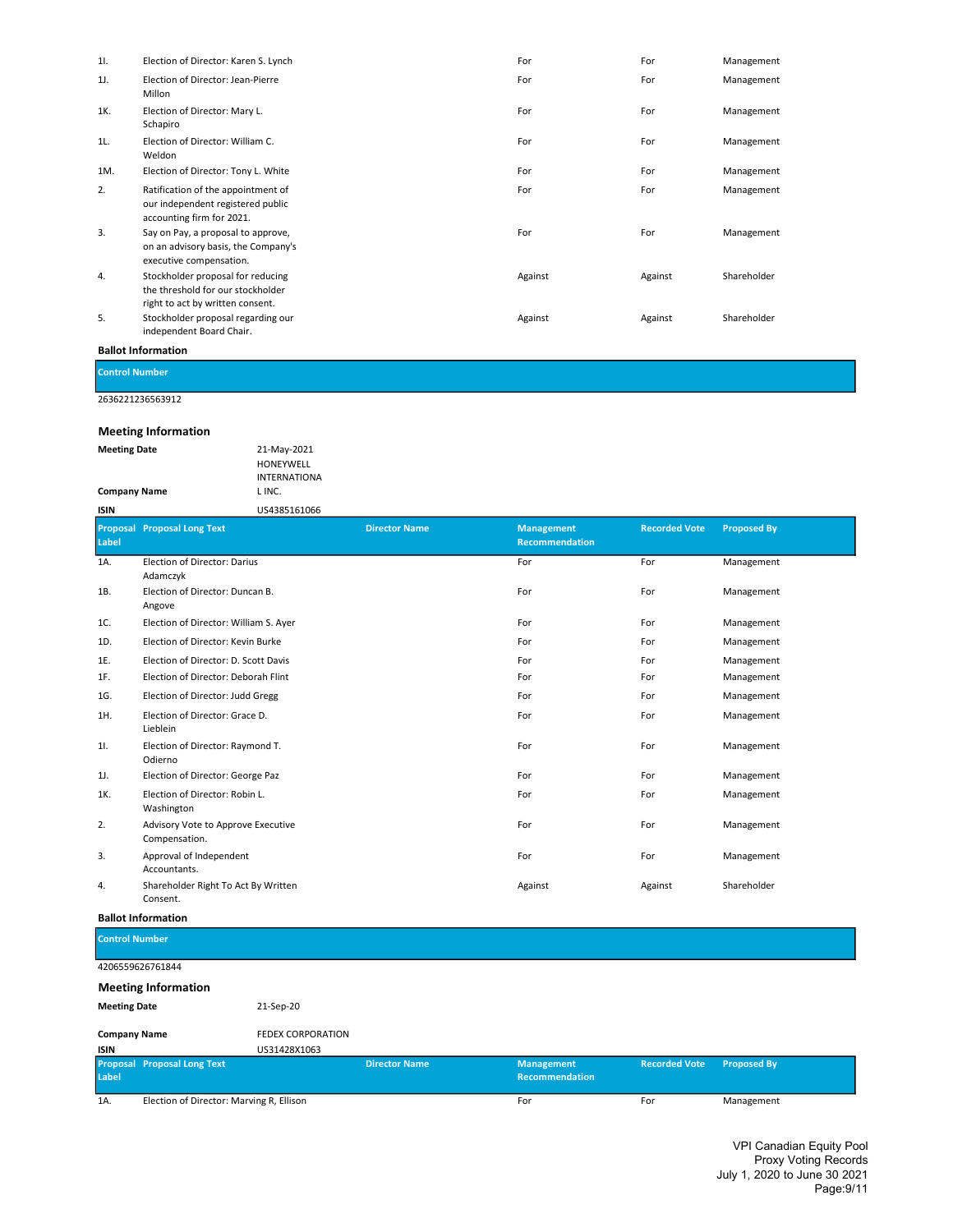| 1B. | Election of Director: Susan Patricia Griffith                                                                            | For     | For     | Management  |
|-----|--------------------------------------------------------------------------------------------------------------------------|---------|---------|-------------|
| 1C. | Election of Director: John C. ("Chris") Inglis                                                                           | For     | For     | Management  |
| 1D. | Election of Director: Kimberly A. Jabal                                                                                  | For     | For     | Management  |
| 1E. | Election of Director: Shirley Ann Jackson                                                                                | For     | For     | Management  |
| 1F. | Election of Director: R. Brad Martin                                                                                     | For     | For     | Management  |
| 1G. | Election of Director: Joshua Cooper Ramo                                                                                 | For     | For     | Management  |
| 1H. | Election of Director: Susan C. Schwab                                                                                    | For     | For     | Management  |
| 11. | Election of Director: Frederick W. Smith                                                                                 | For     | For     | Management  |
| 1J. | Election of Director: David P. Steiner                                                                                   | For     | For     | Management  |
| 1K. | Election of Director: Rajesh Subramaniam                                                                                 | For     | For     | Management  |
| 1L. | Election of Director: Paul S. Walsh                                                                                      | For     | For     | Management  |
| 2.  | Advisory vote to approve named executive officer<br>compensation                                                         | For     | For     | Management  |
| 3.  | Ratify the appointment of Ernst & Young LLP as<br>FedEx's independent registered accounting firm for<br>fiscal year 2021 | For     | For     | Management  |
| 4.  | Stockholder proposal regarding lobbying activity<br>and expenditure report                                               | Against | Against | Shareholder |
| 5.  | Stockholder proposal regarding political disclosure                                                                      | Against | Against | Shareholder |
| 6.  | Stockholder proposal regarding employee<br>representation on the Board of Directors                                      | Against | Against | Shareholder |
| 7.  | Stockholder proposal regarding shareholder right<br>to act by written consent                                            | Against | Against | Shareholder |
| 8.  | Stockholder proposal regarding integrating ESG<br>metrics into executive compensation                                    | Against | Against | Shareholder |
|     | <b>Ballot Information</b>                                                                                                |         |         |             |

Control Number

6940255745060626

Ballot Information

## Control Number

4206559626761844

Meeting Information

Meeting Date 25-May-2021<br>
Company Name MERCK & CO.,

Company Name<br>ISIN US58933Y1055

|       | <b>Proposal Proposal Long Text</b>     | <b>Director Name</b> | <b>Management</b>     | <b>Recorded Vote</b> | <b>Proposed By</b> |
|-------|----------------------------------------|----------------------|-----------------------|----------------------|--------------------|
| Label |                                        |                      | <b>Recommendation</b> |                      |                    |
| 1A.   | Election of Director: Leslie A. Brun   |                      | For                   | For                  | Management         |
| 1B.   | Election of Director: Mary Ellen Coe   |                      | For                   | For                  | Management         |
| 1C.   | Election of Director: Pamela J. Craig  |                      | For                   | For                  | Management         |
| 1D.   | Election of Director: Kenneth C.       |                      | For                   | For                  | Management         |
| 1E.   | Election of Director: Thomas H.        |                      | For                   | For                  | Management         |
| 1F.   | Election of Director: Risa J. Lavizzo- |                      | For                   | For                  | Management         |
| 1G.   | Election of Director: Stephen L.       |                      | For                   | For                  | Management         |
| 1H.   | Election of Director: Paul B.          |                      | For                   | For                  | Management         |
| 11.   | Election of Director: Patricia F.      |                      | For                   | For                  | Management         |
| 1J.   | Election of Director: Christine E.     |                      | For                   | For                  | Management         |
| 1K.   | Election of Director: Inge G. Thulin   |                      | For                   | For                  | Management         |
| 1L.   | Election of Director: Kathy J.         |                      | For                   | For                  | Management         |
| 1M.   | Election of Director: Peter C.         |                      | For                   | For                  | Management         |
| 2.    | Non-binding advisory vote to           |                      | For                   | For                  | Management         |
| 3.    | Ratification of the appointment of     |                      | For                   | For                  | Management         |
| 4.    | Shareholder proposal concerning a      |                      | Against               | Against              | Shareholder        |
| 5.    | Shareholder proposal regarding         |                      | Against               | Against              | Shareholder        |
|       | <b>Ballot Information</b>              |                      |                       |                      |                    |

Control Number

6759611731303461

VPI Canadian Equity Pool Proxy Voting Records July 1, 2020 to June 30 2021 Page:10/11